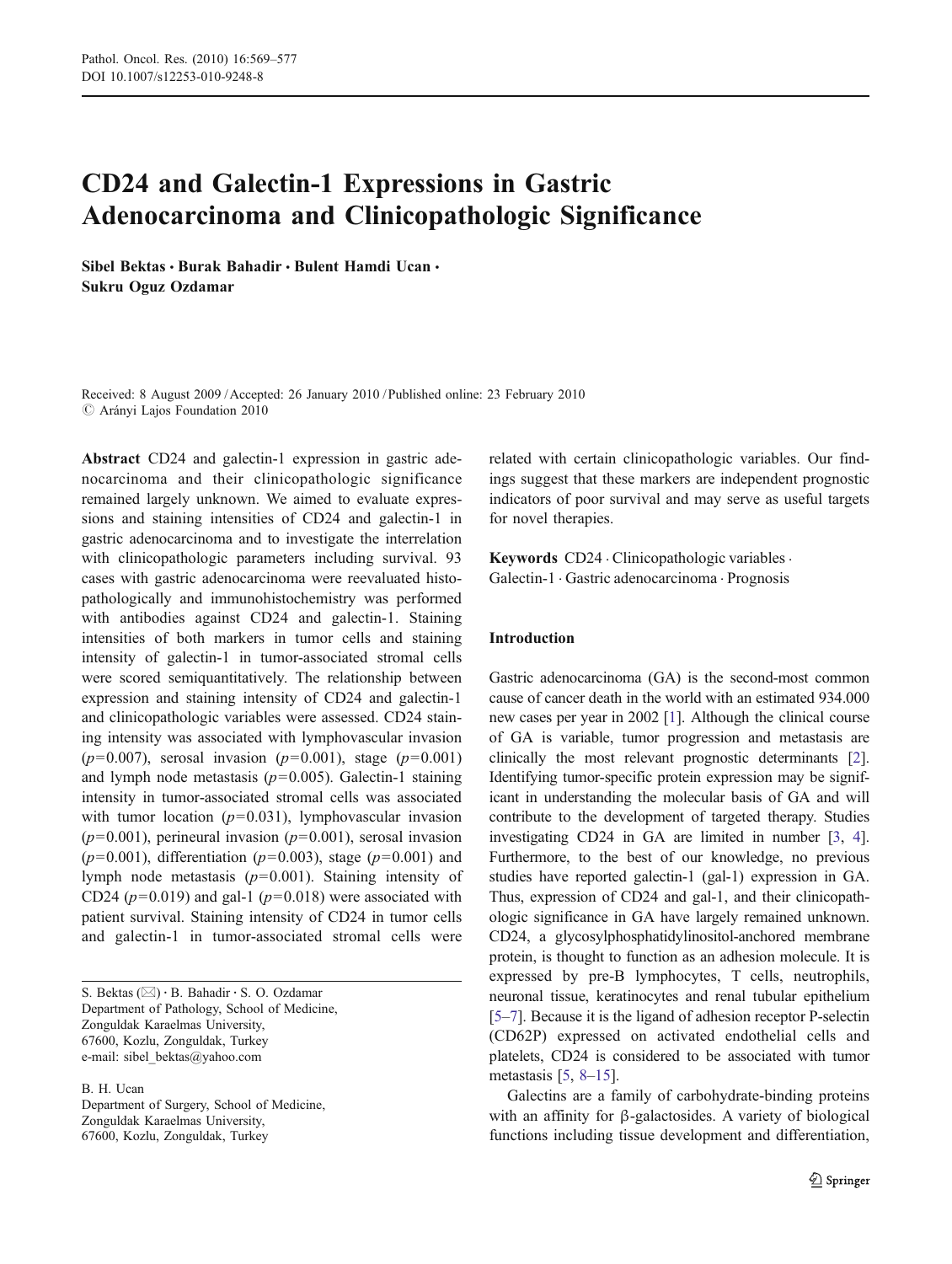regulation of immune responses, cell migration, apoptosis, tumor progression and immune-escape, and regeneration of the central nervous system after injury have been shown to be related to galectins. Gal-1 is a homodimer of 14 KDa subunits and the first protein discovered in this family [[16](#page-7-0)–[19](#page-7-0)]. Different expression profiles of gal-1 have been detected in tumor cells, tumor-associated stromal (TAS) cells and capillary endothelial cells in various neoplasms [\[20](#page-7-0)–[23\]](#page-7-0). Increased expression of gal-1 in TAS cells correlates with progression of colon cancer [[24\]](#page-7-0). The aim of this study was to investigate the immunohistochemical expression and staining intensity of CD24 and gal-1 in GA in correlation with clinicopathologic variables including survival.

# Material and Methods

#### Pathologic Examination

This study included 93 cases which had been diagnosed as GA at the Department of Pathology in Zonguldak Karaelmas University School of Medicine from 2001 to 2009. Clinical features of the cases were extracted from hospital records. Cases with recurrent cancer, or unverifiable clinical, or pathologic data were excluded from the study. Formalinfixed, paraffin-embedded samples were cut into 5 µm sections, and stained with hematoxylin and eosin (H&E). H&E stained slides were reviewed by the same pathologist (S.B). The following features were evaluated in all cases: primary location, size, Lauren's type, lymphovascular invasion, perineural invasion, serosal invasion, and the presence and number of lymph node metastasis. According to their degree of differentiation, tumors were subdivided into well, moderately and poorly differentiated categories. All tumors were reclassified according to the Tumor, Node, and Metastasis (TNM-UICC and AJCC) staging system. Survival was defined as the period from the first day of surgery to death or the last follow-up. Survival analysis included 44 patients with a minimum of 36 months post-operative follow-up, excluding patients with shorter follow-up periods. The patients who failed to return to the hospital as scheduled for follow-up were contacted by telephone. The survival period ranged from 7 to 2,640 days (median 510 days; mean  $\pm$  SD,  $721.56 \pm 696.09$ ). By the end of the study, 15 patients (34%) were still alive and 29 (66%) had died.

#### Immunohistochemical Staining

For each patient, a representative block containing adequate neoplastic and nonneoplastic tissues was selected. Briefly, archival paraffin-embedded tissue samples were cut in 4 µm sections and dewaxed in xylene and brought to water through graded alcohols. Antigen retrieval was achieved by microwaving in 0.01 mol/L citrate buffer for 30 min. Endogenous peroxidase was inhibited by 3% hydrogen peroxide in methanol. The sections were stained with labeled streptavidin biotin. The following primary antibodies were used: CD24 (Neomarkers, Clone SN3b, 1:50 dilution, Fremont, CA, USA) and galectin-1 (Novocastra, Clone 25C1, 1:100 dilution, Newcastle, United Kingdom). The primary antibodies were incubated at room temperature for 1 h and the slides were counterstained with hematoxylin. Tonsil and prostate tissues were used as a positive control for CD24 and gal-1, respectively. The results were interpreted by two independent pathologists (B.B., S.O.O.), who were unaware of the outcome of the patients.

CD24 staining intensity in tumor cells was semiquantitatively classified by using the following criteria: no positive cells = 0 (negative);  $1-10\%$  positive = 1 (weak);  $11–50\%$  positive = 2 (moderate) and  $>50\%$  positive = 3 (strong). The staining patterns of CD24 (membranous and/ or cytoplasmic) were also recorded. The preliminary analysis of membranous CD24 staining did not reveal any significant associations with clinicopathologic parameters including survival. Positive CD24 staining was defined as cytoplasmic pattern in statistical analysis. Negative CD24 staining was defined as negative cytoplasmic staining or only membranous staining.

Gal-1 staining intensity in tumor and TAS cells were scored semiquantitatively as follows: no positive cells  $= 0$ (negative);  $1-29\%$  positive = 1 (weak);  $30-60\%$  positive = 2 (moderate) and  $>60\%$  positive = 3 (strong). The staining patterns and intensity of CD24 and gal-1 in nonneoplastic, metaplastic and dysplastic mucosal epithelium adjacent to adenocarcinoma were also recorded.

Statistical Analysis Data were analyzed by SPSS for Windows, v.12 package. The  $\chi^2$  and Fisher's exact test were used to evaluate the association between expression (negative versus positive) and staining intensity of CD24 and galectin-1 and clinicopathologic parameters. Pearson correlation was used to assess the correlation between staining of CD24 and gal-1. Univariate survival analysis was performed according to Kaplan-Meier; differences in survival curves were assessed with the log rank test. Multivariate analysis was performed using Cox's proportional hazard models. P values less than 0.05 were considered statistically significant.

### Results

# Patient Characteristics

Thirty-four patients (36.6%) were female, and 59 (63.4%) were male. Mean age  $\pm$  standard deviation (SD) was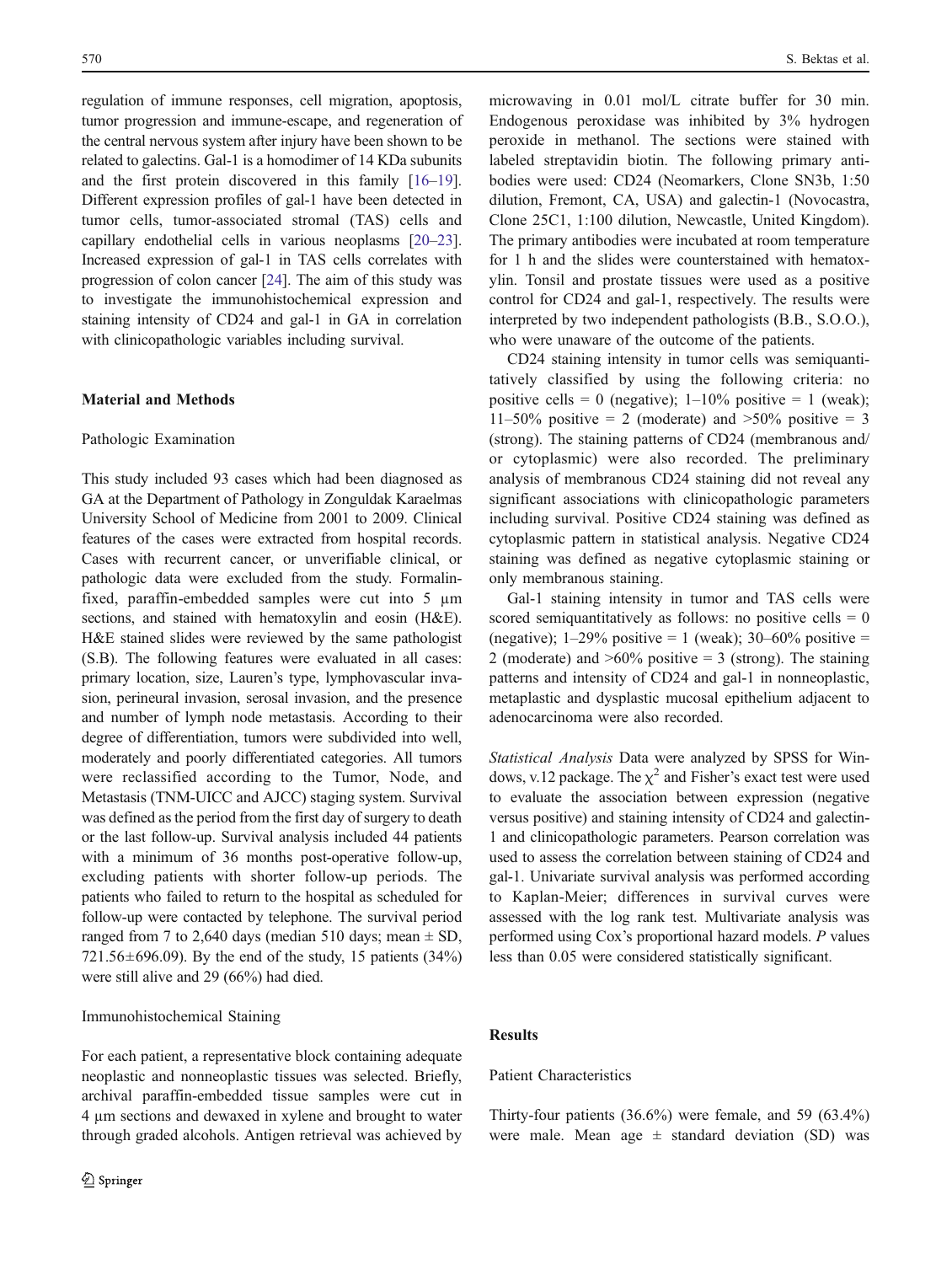61.59 years  $\pm$  13.26 (range 30–84 years). The locations of tumors were as follows: 9 (9.7%) in the upper third, 48  $(51.6\%)$  in the middle third and 36  $(38.7\%)$  in the lower third. Maximum tumor diameter ranged from 0.4 to 19 cm (mean  $\pm$  SD, 6.51 $\pm$ 3.78). Tumors were categorized according to Lauren's type as: intestinal type in 55 (59.1%), diffuse type in 30  $(32.3\%)$  and mixed type in 8  $(8.6\%)$  out of 93 cases. Twelve (12.9%) tumors were welldifferentiated, 35 (37.6%) moderately differentiated and 46 (49.5%) poorly differentiated. Lymphovascular invasion, perineural invasion and serosal invasion were determined in 75 (80.6%), 63 (67.7%) and 71 (76.3%) of the tumors, respectively. Lymph node metastasis was observed in 68  $(73.1\%)$  cases: 41 (44.6%) cases with 1–6, and 27 (29%) cases with  $\geq 7$  metastatic lymph nodes. Eighteen patients (19.4%) had stage I disease while 13 (14%) had stage II, 41 (44.1%) stage III and 21(22.6%) stage IV.

# CD24 Staining and Association with Clinicopathologic Variables

CD24 was not expressed in normal mucosal epithelium, whereas weak cytoplasmic or luminal staining was found in metaplastic and dysplastic mucosal epithelium adjacent to tumor. CD24 staining showed strong cytoplasmic and membranous expression in lymphovascular tumor thrombi (Fig. 1a). In GA, CD24 expression was detected in 81 (87%) of 93 tumors. Eleven (11.8%) of these tumors showed only membranous CD24 staining, whereas 70 (75.2%) displayed cytoplasmic staining (Fig. 1b–d). CD24 staining intensity in cases with cytoplasmic expression was classified as weak in 20 (21.5%), moderate in 16 (17.2%), strong in 34 (36.6%) cases. In cross-tables, CD24 staining intensity was significantly associated with lymphovascular invasion  $(p=0.007)$ , serosal invasion ( $p=0.001$ ), stage ( $p=0.001$ ) and the presence of lymph node metastasis  $(p=0.005)$ , but not with gender, age, tumor location, tumor size, differentiation, Lauren's type, perineural invasion, and the number of lymph node metastasis. However, CD24 expression was significantly associated only with Lauren's type  $(p=0.03)$ . Table [1](#page-3-0) summarizes CD24 expression and staining intensity as well as clinicopathologic features.

Galectin-1 Staining and Association with Clinicopathologic Variables

Gal-1 was not expressed in normal, metaplastic and dysplastic mucosal epithelium, whereas weak or moderate staining was observed in vascular endothelial cells associated with the adenocarcinoma cells (Fig. [2a\)](#page-4-0). Gal-1 expression in tumor cells was detected in 17 (18.3%) of 93 tumors (Fig. [2b](#page-4-0) and [c\)](#page-4-0). The gal-1 staining intensity in tumor cells was weak in 14  $(15.1\%)$  and moderate in 3  $(3.2\%)$  cases; no strong expression was observed. In cross-tables, gal-1 expression and staining intensity of in tumor cells was not significantly associated with any of the clinicopathologic parameters.

Gal-1 expression in TAS cells was detected in 92 (98.9%) of 93 tumors (Fig. [2d\)](#page-4-0). The gal-1 staining intensity

Fig. 1 CD24 immunohistochemistry. a Strong membranous and cytoplasmic CD24 expression in lymphovascular tumor thrombi. b Diffuse type adenocarcinoma cells with strong cytoplasmic staining for CD24. c Neoplastic glandular cells with strong cytoplasmic and membranous CD24 expression. d Adenocarcinoma cells with only membranous staining for CD24

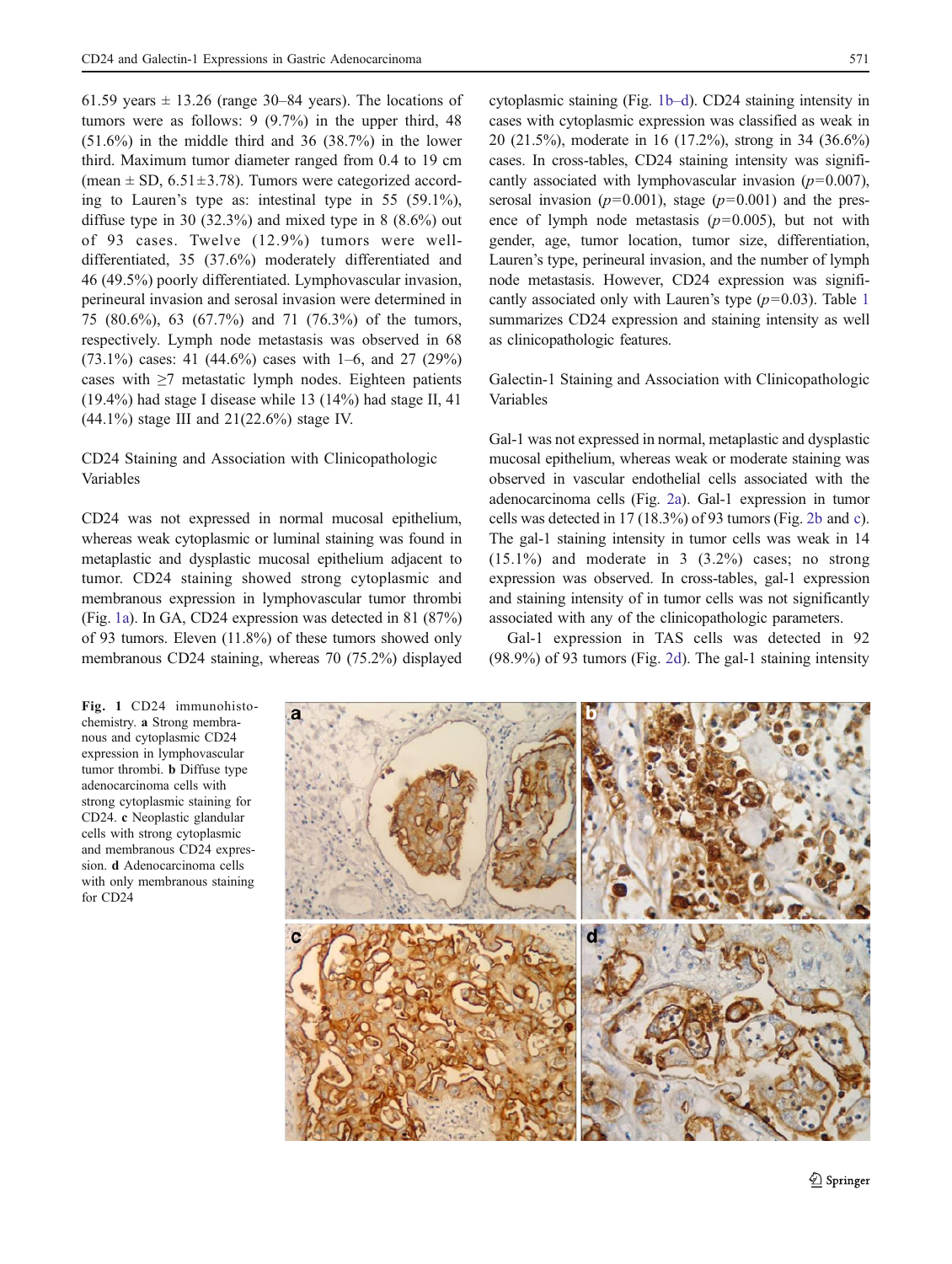<span id="page-3-0"></span>Table 1 CD24 expression and intensity of staining and clinicopathologic characteristics of the 93 patients with gastric adenocarcinoma

| Variable         | CD24 staining    |                  |           | CD24 intensity  |                  |                |           |
|------------------|------------------|------------------|-----------|-----------------|------------------|----------------|-----------|
|                  | Positive $n$ (%) | Negative $n$ (%) | $P$ value | Weak $n$ $(\%)$ | Moderate $n$ (%) | Strong $n$ (%) | $P$ value |
| Gender           |                  |                  | >0.05     |                 |                  |                | >0.05     |
| Male             | 43 (46.2)        | 16(17.2)         |           | 14(20)          | 10(14)           | 19(27)         |           |
| Female           | 27(29.1)         | 7(7.5)           |           | 6(8.5)          | 6(8.5)           | 15(22)         |           |
| Age              |                  |                  | >0.05     |                 |                  |                | >0.05     |
| $\leq 60$        | 33 (35.5)        | 9(9.7)           |           | 8(11.4)         | 9(12.9)          | 16(22.8)       |           |
| $>60$            | 37 (39.8)        | 14(15)           |           | 12(17)          | 7(10)            | 18(25.7)       |           |
| Tumor location   |                  |                  | >0.05     |                 |                  |                | >0.05     |
| Upper third      | 7(7.5)           | 2(2.2)           |           | 1(1.4)          | 3(4.3)           | 3(4.3)         |           |
| Middle third     | 35 (37.7)        | 13(14)           |           | 14(20)          | 10(14)           | 11(15.7)       |           |
| Lower third      | 28 (30)          | 8(8.6)           |           | 5(7.1)          | 3(4.3)           | 20(28.6)       |           |
| Tumor size       |                  |                  | >0.05     |                 |                  |                | >0.05     |
| $\leq$ 5 cm      | 26(28)           | 7(7.5)           |           | 11(15.7)        | 5(7.1)           | 10(14)         |           |
| $6 - 10$ cm      | 37 (39.8)        | 14(15)           |           | 7(10)           | 9(12.9)          | 21(30)         |           |
| $>10$ cm         | 7(7.5)           | 2(2.2)           |           | 2(2.9)          | 2(2.9)           | 3(4.3)         |           |
| Lauren's type    |                  |                  | 0.03      |                 |                  |                | >0.05     |
| Intestinal       | 36 (38.7)        | 19(20.4)         |           | 11(15.7)        | 9(12.9)          | 16(22.8)       |           |
| Diffuse          | 27(29)           | 3(3.2)           |           | 8(11.4)         | 4(5.7)           | 15(22)         |           |
| Mixed            | 7(7.5)           | 1(1.1)           |           | 1(1.4)          | 3(4.3)           | 3(4.3)         |           |
| Differentiation  |                  |                  | > 0.05    |                 |                  |                | >0.05     |
| Well             | 8(8.6)           | 4(4.3)           |           | 5(7.1)          |                  | 3(4.3)         |           |
| Moderately       | 23(24.7)         | 12(12.9)         |           | 6(8.5)          | 6(8.5)           | 11(15.7)       |           |
| Poorly           | 39 (42)          | 7(7.5)           |           | 9(12.9)         | 10(14)           | 20(28.6)       |           |
| LVI              |                  |                  | > 0.05    |                 |                  |                | 0.007     |
| Negative         | 12(12.9)         | 6(6.5)           |           | 8(11.4)         | 3(4.3)           | 1(1.4)         |           |
| Positive         | 58 (62.3)        | 17(18.3)         |           | 12(17)          | 13(18.6)         | 33(47)         |           |
| PNI              |                  |                  | > 0.05    |                 |                  |                | >0.05     |
| Negative         | 20(21.5)         | 10(10.8)         |           | 8(11.4)         | 5(7.1)           | 7(10)          |           |
| Positive         | 50 (53.7)        | 13(14)           |           | 12(17)          | 11(15.7)         | 27 (38.6)      |           |
| Serosal invasion |                  |                  | > 0.05    |                 |                  |                | 0.001     |
| Negative         | 17(18.2)         | 5(5.4)           |           | 14(20)          | 3(4.3)           |                |           |
| Positive         | 53 (57)          | 18 (19.4)        |           | 6(8.5)          | 13 (18.6)        | 34 (48.6)      |           |
| LN metastasis    |                  |                  | > 0.05    |                 |                  |                | 0.001     |
| Negative         | 18 (19.4)        | 7(7.5)           |           | 11(15.7)        | 3(4.3)           | 4(5.7)         |           |
| Positive         | 52 (55.9)        | 16 (17.2)        |           | 9(12.9)         | 13(18.6)         | 30(42.9)       |           |
| Stage            |                  |                  | > 0.05    |                 |                  |                | 0.001     |
| $\bf{I}$         | 13(14)           | 5(5.4)           |           | 11(15.7)        | 2(2.9)           |                |           |
| $\rm II$         | 11(11.8)         | 2(2.2)           |           | 4(5.7)          | 3(4.3)           | 4(5.7)         |           |
| $\rm III$        | 30 (32.2)        | 11(11.8)         |           | 3(4.3)          | 7(10)            | 20(28.6)       |           |
| IV               | 16(17.2)         | 5(5.4)           |           | 2(2.9)          | 4(5.7)           | 10(14)         |           |

LVI lymphovascular invasion, LN lymph node, PNI perineural invasion

in TAS cells was weak in 21 (22.6%), moderate in 26 (28.0%), strong in 45 (48.4%) cases. In cross-tables, gal-1 staining intensity in TAS cells was significantly associated with tumor location  $(p=0.031)$ , lymphovascular invasion  $(p=0.001)$ , perineural invasion  $(p=0.001)$ , serosal invasion  $(p=0.001)$ , differentiation  $(p=0.003)$ , stage  $(p=0.001)$  and presence of lymph node metastasis  $(p=0.001)$ , but not with other parameters. Gal-1 expression in TAS cells was not significantly associated with any of the clinicopathologic parameters. Table [2](#page-5-0) summarizes gal-1 expression and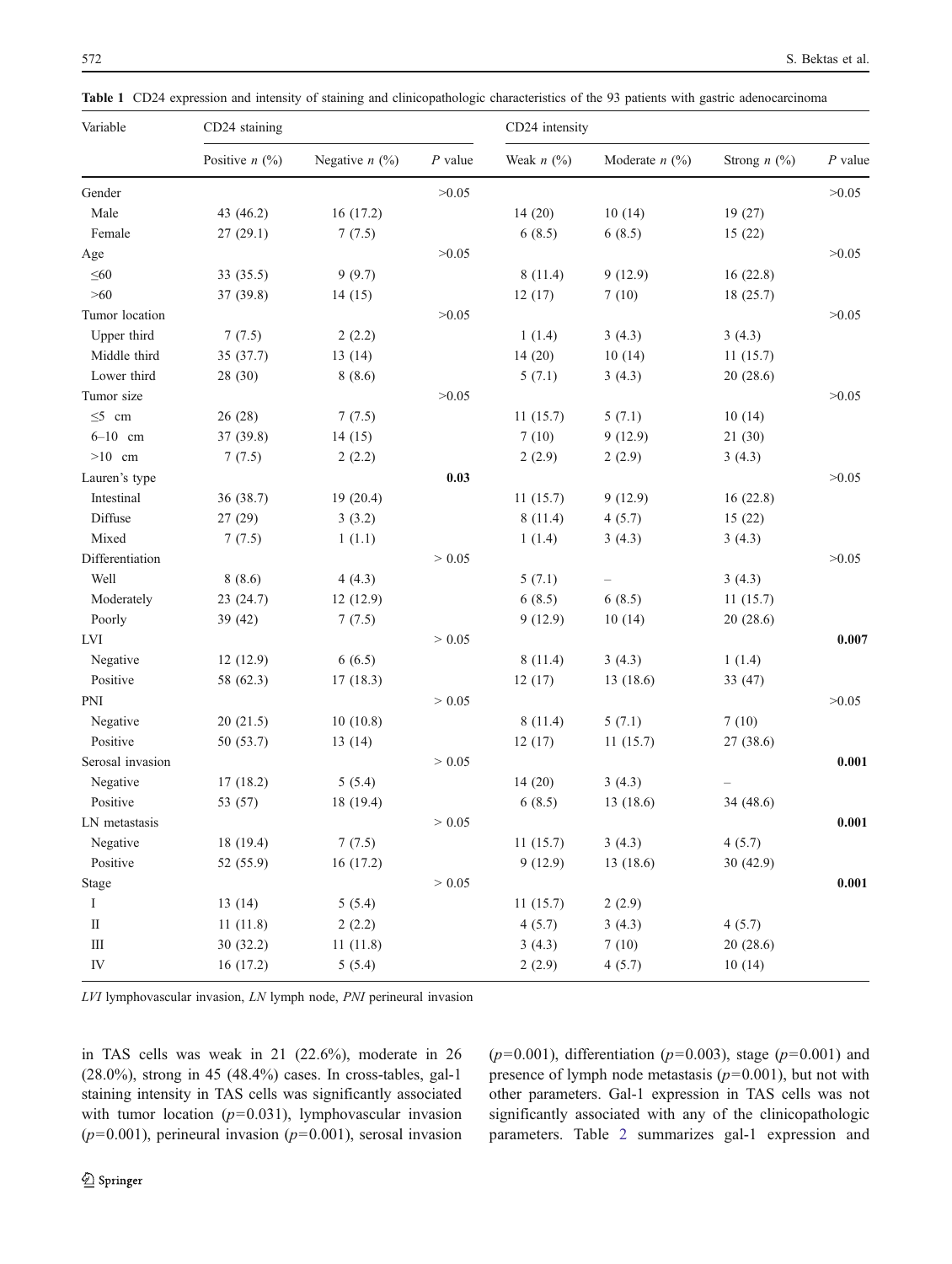<span id="page-4-0"></span>Fig. 2 Galectin-1 immunohistochemistry. a Galectin-1 expression in vascular endothelial cells associated with the adenocarcinoma cells. b Intestinal type adenocarcinoma cells with strong cytoplasmic staining for galectin-1. c Galectin-1 expression in diffuse type adenocarcinoma cells but negative reaction in normal glandular cells. d Galectin-1 expression in tumor-associated stromal cells but negative reaction in tumoral glands



staining intensity as well as clinicopathologic features. A significant positive correlation was found between staining intensities of gal-1 in TAS cells and CD24 in tumor cells  $(r: 0.35, p=0.01).$ 

#### Survival Analysis

Kaplan-Meier analysis demonstrated a significant impact of tumor size ( $p=0.0009$ ), serosal invasion ( $p=0.016$ ), stage  $(p=0.005)$ , the number of metastatic lymph nodes  $(p=0.005)$ 0.001), CD24 staining intensity  $(p=0.019)$  in tumor cells and gal-1 staining intensity in TAS cells  $(p=0.018)$  on patient survival. Cases with a strong cytoplasmic CD24 intensity ( $p=0.005$ ) and strong Gal-1 intensity ( $p=0.016$ ) in TAS cells showed a significantly shortened mean survival time compared to the cases with weaker staining (Figs. [3](#page-6-0) and [4\)](#page-6-0). CD24 staining intensity in both intestinal-type  $(p=$ 0.02) and diffuse-type  $(p=0.01)$  GA was significantly associated with survival. Gal-1 staining intensity in TAS cells showed significant association with survival in only intestinal-type  $(p=0.01)$ .

A multivariate analysis based on the Cox's proportional hazard model was performed for all variables studied and revealed that staining intensities of CD24 in tumor cells  $(p=0.03)$  and gal-1 in TAS cells  $(p=0.02)$ , serosal invasion  $(p=0.018)$  and stage  $(p=0.001)$  remained significant independent prognostic factors. Additionally, CD24 staining intensity was a significant independent prognostic factor in both intestinal-type  $(p=0.03)$  and diffuse-type  $(p=0.02)$ GA. Gal-1 staining intensity in TAS cells was a significant

independent prognostic factors in only intestinal-type  $(p=0.06)$  GA.

## **Discussion**

CD24 and gal-1 molecules have recently raised considerable attention in tumor biology [\[25](#page-7-0)–[28](#page-7-0)]. Although these molecules have been investigated in various solid tumors, specific functions and clinicopathologic significance of CD24 and gal-1 expressions in GA are unclear. CD24 expression may be cytoplasmic and/or membranous. Many studies have reported that cytoplasmic expression is significantly associated with clinicopathologic parameters, as observed in our study [[11,](#page-7-0) [12,](#page-7-0) [15](#page-7-0), [23](#page-7-0), [29](#page-7-0)–[34](#page-7-0)]. CD24 staining intensity is significantly enhanced in malignant tumors of colon, breast and endometrium [\[29](#page-7-0)–[31](#page-7-0), [35\]](#page-7-0). Accordingly, we determined moderate and strong staining intensity for CD24 in more than of the cases.

CD24 has been identified as a ligand to P-selectin and it is considered to play an important role in tumor progression and metastasis. P-selectin is a surface molecule expressed by activated endothelial cells and platelets. The ability of tumor cells to bind to platelets in the blood is considered important, because stabilized platelets-tumor thrombi can protect tumor cells from destruction and promote tumor extravasation and tissue penetration [\[8](#page-7-0), [25,](#page-7-0) [26\]](#page-7-0). It has been reported that CD24 expression increases tumor cell proliferation, supports rapid cell spreading and strongly induces cell motility and invasion [[5\]](#page-7-0). Strong CD24 expression in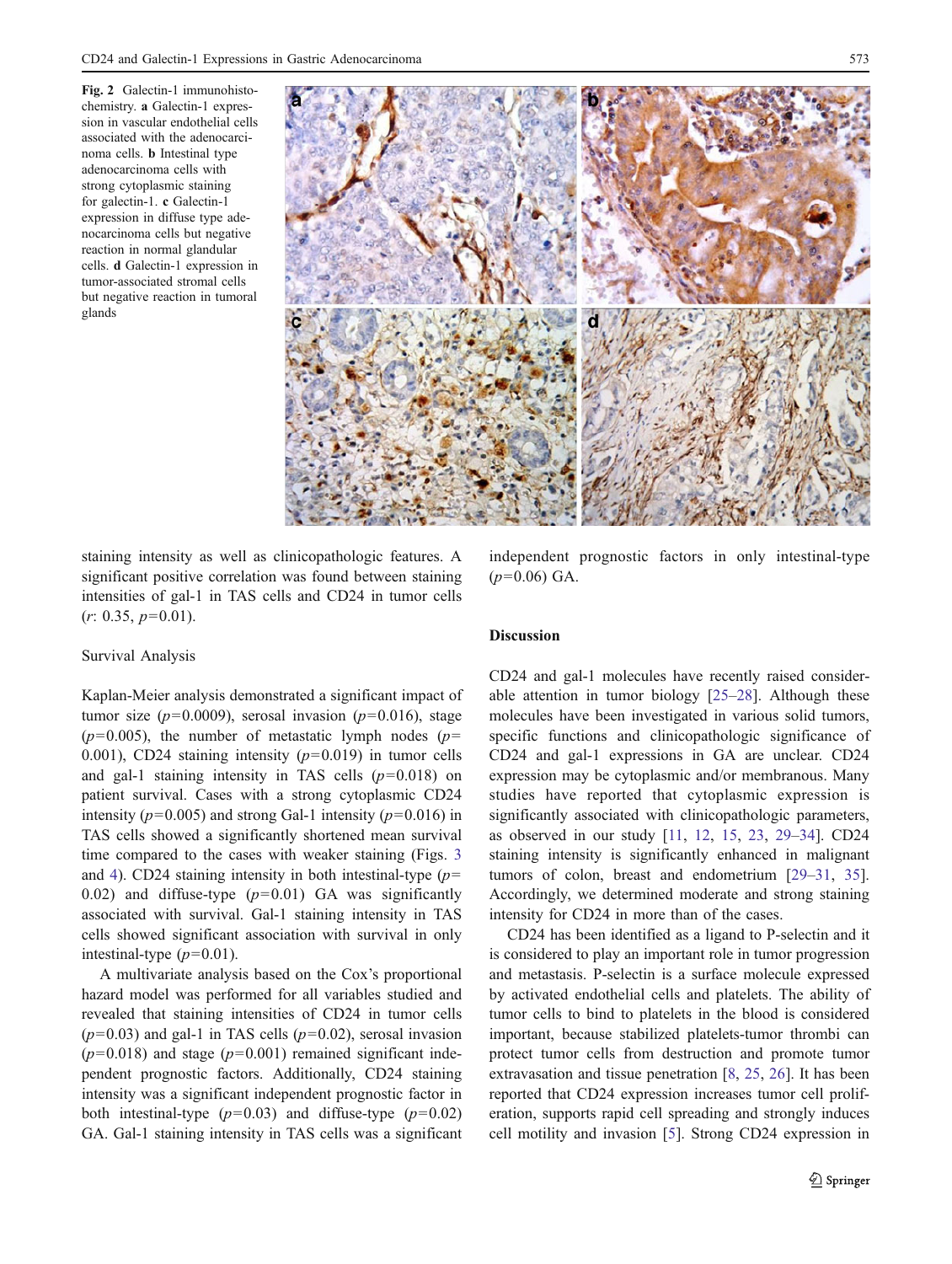| Variable                            | Galectin-1 staining           |                          |           | Galectin-1 intensity |                              |                      |           |
|-------------------------------------|-------------------------------|--------------------------|-----------|----------------------|------------------------------|----------------------|-----------|
|                                     | Positive $n$ (%)              | Negative $n$ (%)         | $P$ value | Weak $n$ $(\%)$      | Moderate $n$ (%)             | Strong $n$ (%)       | $P$ value |
| Gender                              |                               |                          | >0.05     |                      |                              |                      | >0.05     |
| Male                                | 59 (63.4)                     |                          |           | 14(15.2)             | 15(16.3)                     | 30(32.6)             |           |
| Female                              | 33 (35.5)                     | 1(1.1)                   |           | 7(7.6)               | 11(12)                       | 15(16.3)             |           |
| Age                                 |                               |                          | > 0.05    |                      |                              |                      | >0.05     |
| $\leq 60$                           | 42 (45.2)                     |                          |           | 11(12)               | 13(14.1)                     | 18 (19.6)            |           |
| $>60$                               | 50 (53.8)                     | 1(1.1)                   |           | 10(10.9)             | 13(14.1)                     | 27(29.3)             |           |
| Tumor location                      |                               |                          | >0.05     |                      |                              |                      | 0.03      |
| Upper third                         | 9(9.7)                        |                          |           | 1(1.1)               |                              | 8(8.7)               |           |
| Middle third                        | 48 (51.6)                     |                          |           | 16(17.4)             | 13(14.1)                     | 19(20.7)             |           |
| Lower third                         | 35 (37.6)                     | 1(1.1)                   |           | 4(4.3)               | 13(14.1)                     | 18 (19.6)            |           |
| Tumor size                          |                               |                          | >0.05     |                      |                              |                      | >0.05     |
| $\leq 5$ cm                         | 33 (35.5)                     |                          |           | 14(15.2)             | 5(5.4)                       | 14(15.2)             |           |
| $6 - 10$ cm                         | 50 (53.8)                     | 1(1.1)                   |           | 7(7.6)               | 17(18.5)                     | 26 (28.3)            |           |
| $>10$ cm                            | 9(9.7)                        | $\qquad \qquad -$        |           |                      | 4(4.3)                       | 5(5.4)               |           |
| Lauren's type                       |                               |                          | >0.05     |                      |                              |                      | >0.05     |
| Intestinal                          | 54 (58)                       | 1(1.1)                   |           | 14(15.2)             | 13(14.1)                     | 27(29.3)             |           |
| Diffuse                             | 30(32.3)                      |                          |           | 5(5.4)               | 11(12)                       | 14(15.2)             |           |
| Mixed                               | 8(8.6)                        | $\qquad \qquad -$        |           | 2(2.2)               | 2(2.2)                       | 4(4.3)               |           |
| Differentiation                     |                               |                          | >0.05     |                      |                              |                      | 0.003     |
| Well                                | 11(11.8)                      | 1(1.1)                   |           | 6(6.5)               | 1(1.1)                       | 4(4.3)               |           |
| Moderately                          | 35 (37.6)                     |                          |           | 9(9.8)               | 6(6.5)                       | 20(21.7)             |           |
| Poorly                              | 46 (49.5)                     |                          |           | 6(6.5)               | 19(20.7)                     | 21 (22.8)            |           |
| <b>LVI</b>                          |                               |                          | >0.05     |                      |                              |                      | 0.001     |
| Negative                            | 17(18.3)                      | 1(1.1)                   |           | 14(15.2)             |                              | 3(3.3)               |           |
| Positive                            | 75 (80.6)                     |                          |           | 7(7.6)               | 26(28.3)                     | 42 (45.7)            |           |
| PNI                                 |                               |                          | >0.05     |                      |                              |                      | 0.001     |
| Negative                            | 29 (31.2)                     | 1(1.1)                   |           | 14(15.2)             | 6(6.5)                       | 9(9.8)               |           |
| Positive                            | 63 (67.7)                     | $\overline{\phantom{0}}$ |           | 7(7.6)               | 20(21.7)                     | 36(39.1)             |           |
| Serosal invasion                    |                               |                          | >0.05     |                      |                              |                      | 0.001     |
| Negative                            | 21(22.6)                      | 1(1.1)                   |           | 19(20.7)             | 2(2.2)                       |                      |           |
| Positive                            | 71 (76.3)                     |                          |           | 2(2.2)               | 24(26)                       | 45 (48.9)            |           |
| LN metastasis                       |                               |                          | >0.05     |                      |                              |                      | 0.001     |
| Negative                            | 24 (25.8)                     | 1(1.1)                   |           | 17(18.5)             | 7(7.6)                       | -                    |           |
| Positive                            | 68 (73.1)                     |                          |           | 4(4.3)               | 19 (20.7)                    | 45 (48.9)            |           |
| Stage                               |                               |                          | >0.05     |                      |                              |                      | 0.001     |
| $\rm I$                             | 17(18.3)                      | 1(1.1)                   |           | 16(17.4)             | 1(1.1)                       |                      |           |
|                                     |                               |                          |           |                      |                              |                      |           |
|                                     |                               |                          |           |                      |                              |                      |           |
|                                     |                               |                          |           |                      |                              |                      |           |
| $\rm II$<br>$\rm III$<br>${\rm IV}$ | 13(14)<br>41 (44)<br>21(22.6) |                          |           | 5(5.4)               | 8(8.7)<br>15(16.3)<br>2(2.2) | 26(28.3)<br>19(20.7) |           |

<span id="page-5-0"></span>Table 2 Galectin-1 expression and intensity of staining in tumor-associated stromal cells and clinicopathologic characteristics of the 93 patients with gastric adenocarcinoma

LVI lymphovascular invasion, LN lymph node, PNI perineural invasion

lymphovascular tumor thrombi in our study may support the idea that tumor cells with increased CD24 expression spread more easily because of their capacity to form tumor thrombi with activated platelets and then adhere with endothelial cells at the distal metastatic sites [[3\]](#page-7-0). Conversely, some studies suggested that CD24 cross-linking may inhibit migration, hence tumor progression in breast cancer [\[36](#page-7-0)]. Recent studies have reported CD24 expression is closely related with tumor metastasis and poor prognosis in several epithelial neoplasms including non small cell lung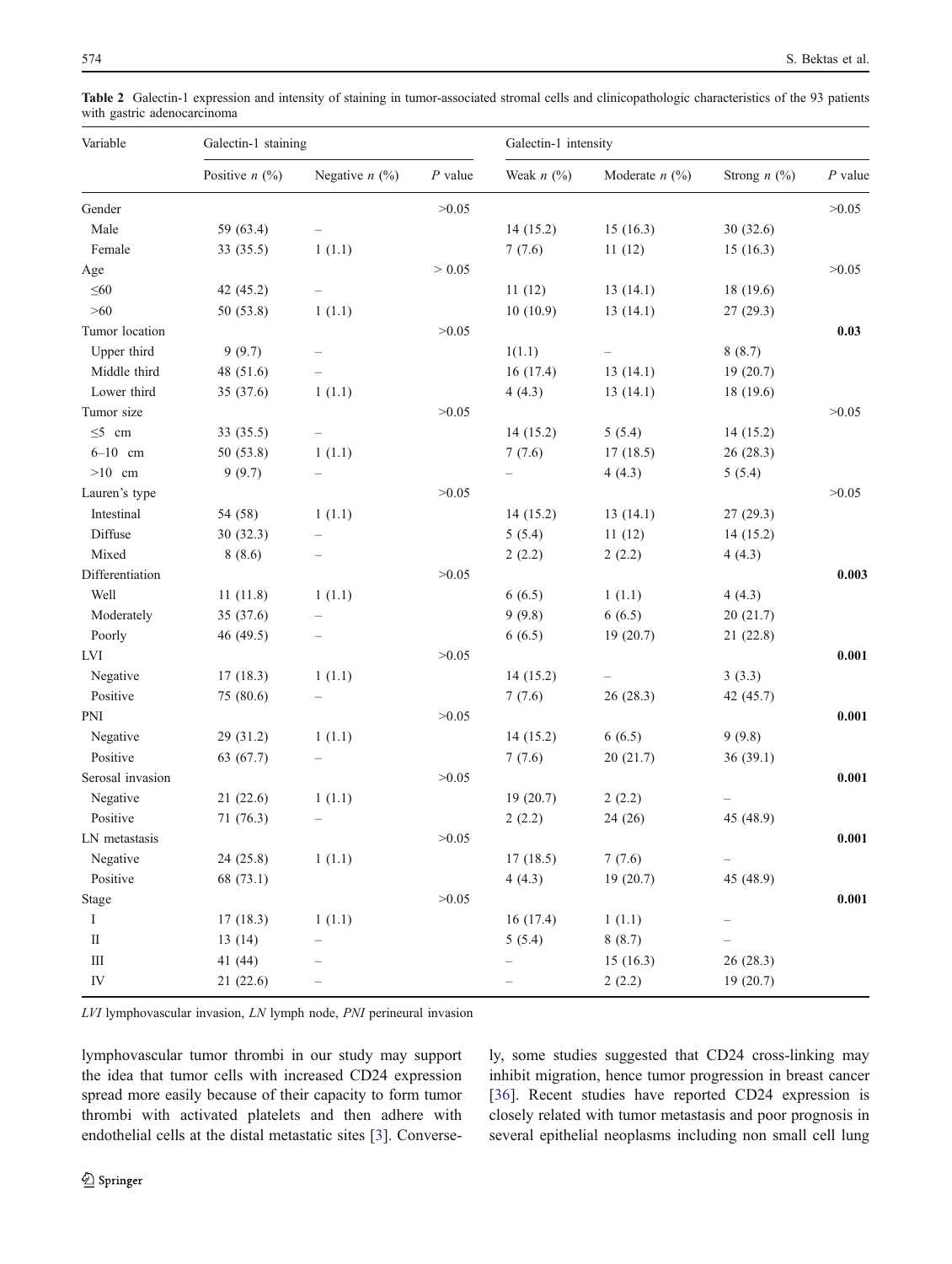<span id="page-6-0"></span>

Fig. 3 Kaplan-Meier survival curve for 44 gastric adenocarcinoma with CD24 staining intensity 3 and  $(0+1+2)$  ( $p=0.005$ ) in tumor cells

carcinoma, breast cancer, colorectal adenocarcinoma, esophageal squamous cell carcinoma, prostatic cancer, ovarian cancer, renal cell carcinoma and cholangiocarcinoma [[9](#page-7-0)–[15,](#page-7-0) [31](#page-7-0), [37](#page-7-0)].

Chou et al. were the first to study CD24 expression in GA [[3\]](#page-7-0). They reported immunohistochemical CD24 expression in 50% of GA, compared to higher expression (75.2%) in the present study. They reported that cytoplasmic CD24 expression was associated with lymphovascular invasion, serosal invasion, and stage in GA and that CD24 expression correlated with poor prognosis only in diffusetype GA. Considering the current study, CD24 staining intensity was also associated with lymphovascular invasion, serosal invasion, stage and lymph node metastasis, indicating tumor progression and metastasis. On the other hand, survival analysis demonstrated that staining intensity significantly correlated with patient survival not only in intestinal-type but in diffuse-type GA as well. This may be explained by the fact that cytoplasmic CD24 expression is associated with various tumor types independent of their molecular pathways. Possibly, CD24 positive tumor cells spread more easily resulting in decreased survival time.

Different expression profiles for gal-1 have been detected in cancer cells and surrounding host tissues such as in clolangiocarcinoma, transitional-cell carcinoma, pancreatic, prostate, throid, ovary and breast carcinomas [[22,](#page-7-0) [23](#page-7-0), [38](#page-7-0)–[42\]](#page-8-0). However, this is first study investigating the clinicopathologic significance of gal-1 expression in tumor cells and TAS cells in GA. In this study, gal-1 staining was observed in vascular endothelial cells but not in normal, metaplastic or dysplastic mucosal epithelium. Gal-1 expression in tumor cells was detected in only 17 cases most of which displayed weak staining. Conversely, Gal-1 expression in TAS cells was higher by far than that of tumor cells. The presence of gal-1 in TAS cells may be explained by two possible mechanisms. First, gal-1 expressing tumor cells may synthesize and secrete gal-1 into stromal cells [\[43](#page-8-0)]. Second, gal-1 may be synthesized by stromal cells, especially fibroblasts, as they get stimulated by tumor cells [[39,](#page-7-0) [44\]](#page-8-0). Gal-1 expression in TAS cells was also proved to correlate with progression from precancerous to cancerous tissue in colon cancer [[18,](#page-7-0) [45\]](#page-8-0). The relationship between gal-1 staining intensity in TAS cells and clinicopathologic parameters in this study suggests that higher gal-1 intensity in TAS cells is associated with progression of GA. Furthermore, hypoxia-induced gal-1 expression may confer tumor immune privilege [[46](#page-8-0)]. Therefore, gal-1 expression in TAS cells in GA may also reflect such a host response in the host–tumor interaction.

To our knowledge, there are only two studies in the literature evaluating the correlation between gal-1 expression and survival. In these studies, gal-1 expression in tumor cells significantly correlated with short survival in astrocytic neoplasms and in colon cancer [[24,](#page-7-0) [47](#page-8-0)]. In the current study, we found that staining intensity of gal-1 in TAS cells were significant associated with short patient survival in only intestinal type GA. Additionally, the correlation between staining intensities of gal-1 in TAS cells and CD24 in tumor cells may reflect an increase in migration properties and progression of GA.



Fig. 4 Kaplan-Meier survival curve for 44 gastric adenocarcinoma with galectin-1 staining intensity 3 and  $(1+2)$  ( $p=0.016$ ) in tumorassociated stromal cells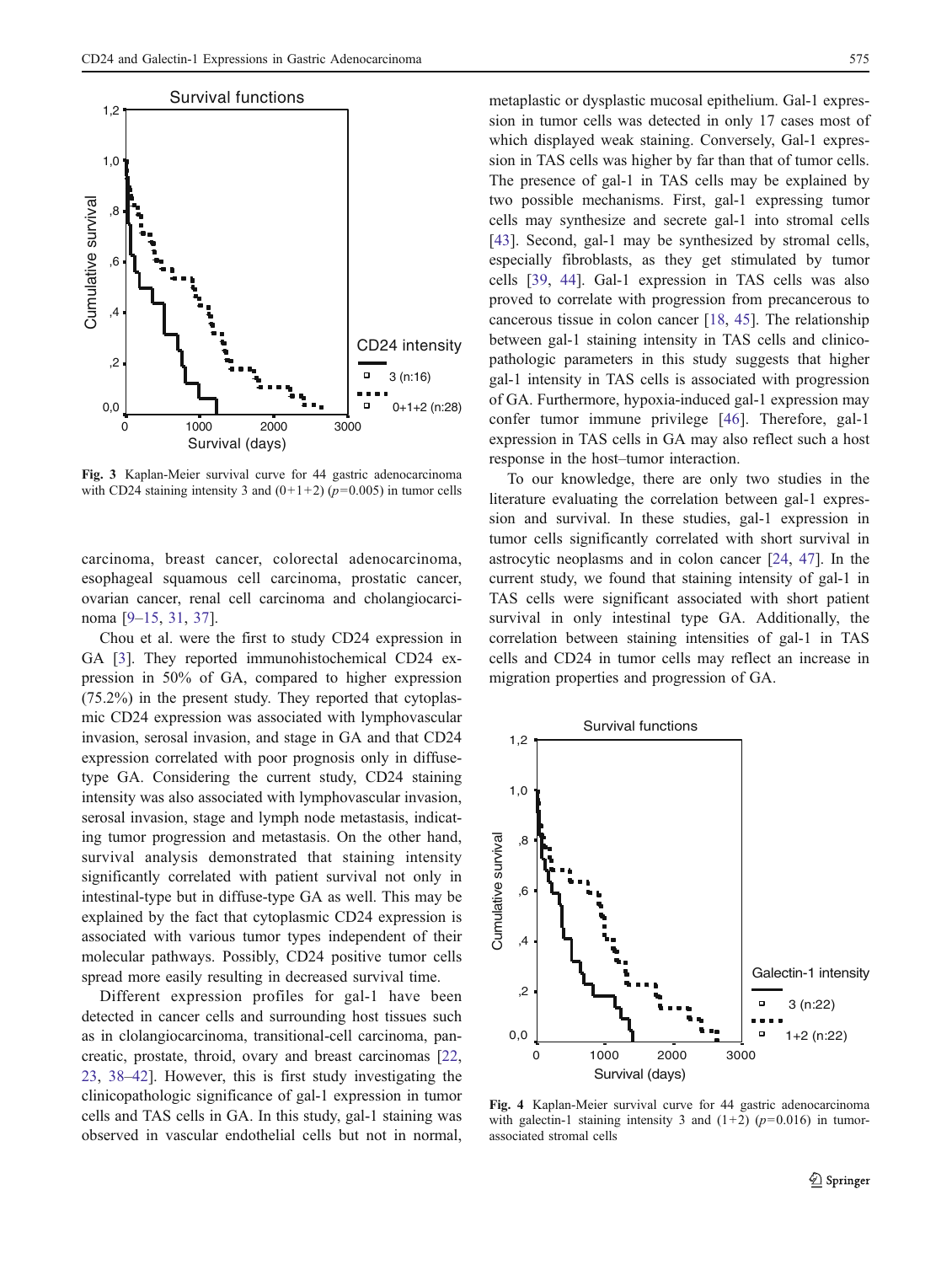<span id="page-7-0"></span>In conclusion, our findings supported that overexpressions of CD24 in tumor cells and gal-1 in TAS cells were related with tumor invasiveness and progression as well as with short patient survival in GA. Gal-1 can act a key role in stromal cell–GA interaction. Therefore, these molecules may enhance metastatic potential of tumor cells and result in poor prognosis. Thus, these markers may represent independent prognostic indicators for survival and novel therapeutic targets in GA.

#### References

- 1. Parkin DM, Bray F, Ferlay J et al (2005) Global cancer statistics, 2002. CA Cancer J Clin 55:74–108
- 2. Rosai J (2004) Stomach. In: Rosai J (ed) Rosai and Ackerman's surgical pathology, 9th edn. Elsevier-Mosby, New York, pp 648– 684
- 3. Chou YY, Jeng YM, Lee TT et al (2007) Cytoplasmic CD24 expression is a novel prognostic factor in diffuse-type gastric adenocarcinoma. Ann Surg Oncol 14:2748–2758
- 4. Lim SC, Oh SH (2005) The role of CD24 in various human epithelial neoplasias. Pathol Res Pract 201:479–486
- 5. Baumann P, Cremers N, Kroese F et al (2005) CD24 expression causes the acquisition of multiple cellular properties associated with tumor growth and metastasis. Cancer Res 65:10783–10793
- 6. Li O, Zheng P, Liu Y (2004) CD24 expression on T cells is required for optimal T cell proliferation in lymphopenic host. J Exp Med 200:1083–1089
- 7. Nielsen PJ, Lorenz B, Müller AM et al (1997) Altered erythrocytes and a leaky block in B-cell development in CD24/ HSA-deficient mice. Blood 89:1058–1067
- 8. Aigner S, Sthoeger ZM, Fogel M et al (1997) CD24, a mucin-type glycoprotein, is a ligand for P-selectin on human tumor cells. Blood 89:3385–3395
- 9. Athanassiadou P, Grapsa D, Gonidi M et al (2009) CD24 expression has a prognostic impact in breast carcinoma. Pathol Res Pract 205:524–533
- 10. Kristiansen G, Winzer KJ, Mayordomo E et al (2003) CD24 expression is a new prognostic marker in breast cancer. Clin Cancer Res 9:4906–4913
- 11. Kristiansen G, Denkert C, Schlüns K et al (2002) CD24 is expressed in ovarian cancer and is a new independent prognostic marker of patient survival. Am J Pathol 161:1215–1221
- 12. Lee HJ, Kim DI, Kwak C et al (2008) Expression of CD24 in clear cell renal cell carcinoma and its prognostic significance. Urology 72:603–607
- 13. Kristiansen G, Pilarsky C, Pervan J et al (2004) CD24 expression is a significant predictor of PSA relapse and poor prognosis in low grade or organ confined prostate cancer. Prostate 58:183–192
- 14. Sano A, Kato H, Sakurai S et al (2009) CD24 expression is a novel prognostic factor in esophageal squamous cell carcinoma. Ann Surg Oncol 16:506–514
- 15. Kristiansen G, Schlüns K, Yongwei Y et al (2003) CD24 is an independent prognostic marker of survival in nonsmall cell lung cancer patients. Br J Cancer 88:231–236
- 16. Georgiadis V, Stewart HJ, Pollard HJ et al (2007) Lack of galectin-1 results in defects in myoblast fusion and muscle regeneration. Dev Dyn 236:1014–1024
- 17. Hsu DK, Liu FT (2004) Regulation of cellular homeostasis by galectins. Glycoconj J 19:507–515
- 18. Hittelet A, Legendre H, Nagy N et al (2003) Upregulation of galectins-1 and -3 in human colon cancer and their role in regulating cell migration. Int J Cancer 103:370–379
- 19. Sakaguchi M, Imaizumi Y, Okano H (2007) Expression and function of galectin-1 in adult neural stem cells. Cell Mol Life Sci 64:1254–1258
- 20. Satelli A, Rao PS, Gupta PK et al (2008) Varied expression and localization of multiple galectins in different cancer cell lines. Oncol Rep 19:587–594
- 21. Thijssen VL, Hulsmans S, Griffioen AW (2008) The galectin profile of the endothelium: altered expression and localization in activated and tumor endothelial cells. Am J Pathol 172:545–553
- 22. Jung EJ, Moon HG, Cho BI et al (2007) Galectin-1 expression in cancer-associated stromal cells correlates tumor invasiveness and tumor progression in breast cancer. Int J Cancer 120:2331–2338
- 23. Clausse N, van den Brûle F, Waltregny D et al (1999) Galectin-1 expression in prostate tumor-associated capillary endothelial cells is increased by prostate carcinoma cells and modulates heterotypic cell–cell adhesion. Angiogenesis 3:317–325
- 24. Nagy N, Legendre H, Engels O et al (2003) Refined prognostic evaluation in colon carcinoma using immunohistochemical galectin fingerprinting. Cancer 97:1849–1858
- 25. Kristiansen G, Sammar M, Altevogt P (2004) Tumour biological aspects of CD24, a mucin-like adhesion molecule. J Mol Histol 35:255–262
- 26. Lim SC (2005) CD24 and human carcinoma: tumor biological aspects. Biomed Pharmacother 59:S351–354
- 27. van den Brûle F, Califice S, Castronovo V (2004) Expression of galectins in cancer: a critical review. Glycoconj J 19:537–542
- 28. Camby I, Le Mercier M, Lefranc F et al (2006) Galectin-1: a small protein with major functions. Glycobiology 16:137R–157R
- 29. Fogel M, Friederichs J, Zeller Y et al (1999) CD24 is a marker for human breast carcinoma. Cancer Lett 143:87–94
- 30. Bircan S, Kapucuoglu N, Baspinar S et al (2006) CD24 expression in ductal carcinoma in situ and invasive ductal carcinoma of breast: an immunohistochemistry-based pilot study. Pathol Res Pract 202:569–576
- 31. Weichert W, Denkert C, Burkhardt M et al (2005) Cytoplasmic CD24 expression in colorectal cancer independently correlates with shortened patient survival. Clin Cancer Res 11:6574–6581
- 32. Sagiv E, Arber N (2008) The novel oncogene CD24 and its arising role in the carcinogenesis of the GI tract: from research to therapy. Expert Rev Gastroenterol Hepatol 2:125–133
- 33. Nagy B, Szendroi A, Romics I (2009) Overexpression of CD24, c-myc and phospholipase 2A in prostate cancer tissue samples obtained by needle biopsy. Pathol Oncol Res 15:279–283
- 34. Huang LR, Hsu HC (1995) Cloning and expression of CD24 gene in human hepatocellular carcinoma: a potential early tumor marker gene correlates with p53 mutation and tumor differentiation. Cancer Res 55:4717–4721
- 35. Kim KH, Choi JS, Kim JM et al (2009) Enhanced CD24 expression in endometrial carcinoma and its expression pattern in normal and hyperplastic endometrium. Histol Histopathol 24:309–316
- 36. Kim JB, Ko E, Han W et al (2008) CD24 cross-linking induces apoptosis in, and inhibits migration of, MCF-7 breast cancer cells. BMC Cancer 24:118
- 37. Agrawal S, Kuvshinoff BW, Khoury T et al (2007) CD24 expression is an independent prognostic marker in cholangiocarcinoma. J Gastrointest Surg 11:445–451
- 38. Chiariotti L, Berlingieri MT, Battaglia C et al (1995) Expression of galectin-1 in normal human tyroid gland and in differentiated and poorly differentiated tyroid tumors. Int J Cancer 64:171–175
- 39. van den Brule F, Califice S, Garnier F et al (2003) Galectin-1 accumulation in the ovary carcinoma peritumoral stroma is induced by ovary carcinoma cells and affects both cancer cell